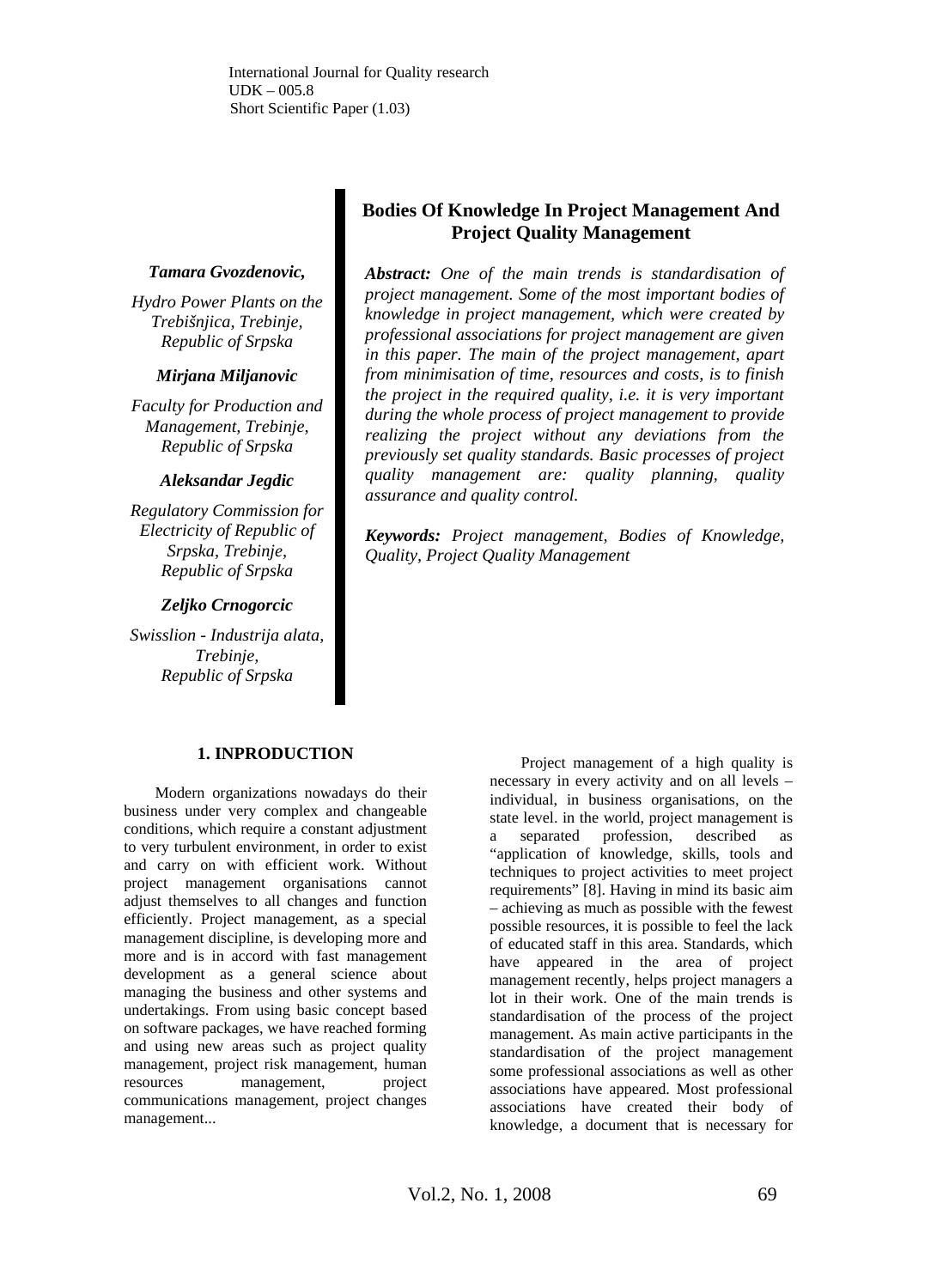

**International Journal for Quality Research** 

defining profession and setting criteria in project management.

## **2. BODIES OF KNOWLEDGE IN PROJECT MANAGEMENT**

A number of project management associations have formed chapters around the world to encourage the development of project management as a profession. More than fifty years a considerable body of knowledge has built up around the world project management tools, skills and techniques. The purpose of the body of knowledge is to identify and describe the best practices that are applicable to most projects most of the time [1]. There is a common approval about their value and usefulness. In the continuation some bodies of knowledge in project management are briefly discussed.

#### **PMI's PMBOK Guide**

PMI (Project Management Institute), based in the USA, has created the oldest and the most often used body of knowledge of project management. It has been complemented during the time. The ascendant of PMBOK was PMI`s ESA (Ethics, Standards and Accreditation) report from 1983. which nominated six basic

components: the management of scope, cost, time, quality, human resources and communications.

PMBOK from 1987. was a completely new document and the first published body of knowledge of project management. It added contract/procurement management and risk management to the previous six primary components.[3]

PMBOK Guide from 1996. was a completely processed document to which project integration management was added to the previous eight components. Nine components were later renamed as Project Management Knowledge Areas with special chapters for each one. Each area of knowledge has numerous component processes from which each was examined in advance under conditions of inputs, tools and techniques and outputs. There are thirty-nine component processes altogether. A Guide to the Project Management Body of Knowledge from 1996. was revised twice in 2000. and 2004. but with no changes in its structure from 1996.

PMBOK Guide, Third Edition, from 2004. contains forty-four component processes (Figure1.) [3]

|                                                                                                   | MANAGEMENT                                                                                                             |                                                                                                                                                         |
|---------------------------------------------------------------------------------------------------|------------------------------------------------------------------------------------------------------------------------|---------------------------------------------------------------------------------------------------------------------------------------------------------|
| 4. Project<br>Integration<br>Management                                                           | 5. Project Scope<br>Management                                                                                         | 6. Project Time<br>Management                                                                                                                           |
| 1. Project Plan<br>Development<br>2. Project Plan<br>Execution<br>3. Integrated<br>Change Control | 1. Initiation<br>2. Scope Planning<br>3. Scope<br>Definition<br>4. Scope<br>Verification<br>5. Scope Change<br>Control | 1. Activity<br>Definition<br>2. Activity<br>Sequencing<br>3. Activity<br>Duration<br>Estimating<br>4. Schedule<br>Development<br>5. Schedule<br>Control |
| 7. Project Cost<br>Management                                                                     | 8. Project Quality<br>Management                                                                                       | 9. Project<br>Human Resource                                                                                                                            |
| 1. Resource<br>Planning                                                                           | 1. Quality<br>Planning                                                                                                 | Management<br>1. Organizational<br>Planning                                                                                                             |

**PROJECT**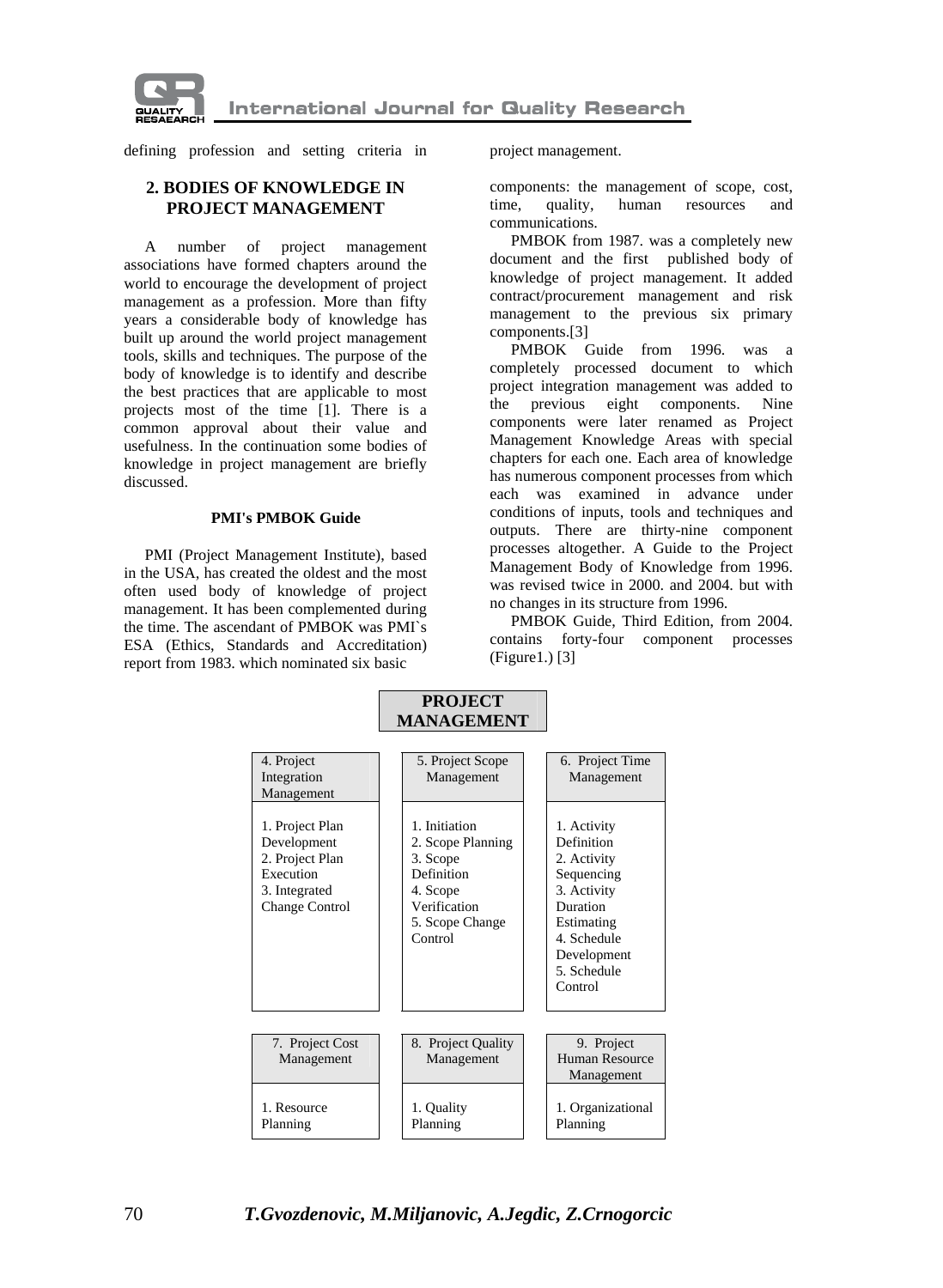

| 2. Cost Estimating<br>3. Cost Budgeting<br>4. Cost Control                                                                                    | 2. Quality<br>Assurance<br>3. Quality Control                                                                                                                                                                                | 2. Staff<br>Acquisition<br>3. Team<br>Development                                                                                                                  |
|-----------------------------------------------------------------------------------------------------------------------------------------------|------------------------------------------------------------------------------------------------------------------------------------------------------------------------------------------------------------------------------|--------------------------------------------------------------------------------------------------------------------------------------------------------------------|
| Project<br>Communications<br>Management                                                                                                       | 11 <sub>1</sub><br>Project Risk<br>Management                                                                                                                                                                                | 12. Project<br>Procurement<br>Management                                                                                                                           |
| $\mathbf{1}$ .<br>Communications<br>Planning<br>2. Information<br>Distribution<br>3. Performance<br>Reporting<br>4. Administrative<br>Closure | 1. Risk<br>Management<br>Planning<br>2. Risk<br>Identification<br>3. Qualitative<br><b>Risk Analysis</b><br>4. Quantitative<br><b>Risk Analysis</b><br>5. Risk Response<br>Planning<br>6. (Risk<br>Monitoring and<br>Control | 1. Procurement<br>Planning<br>2. Solicitation<br>Planning<br>3. Solicitation<br>4. Source<br>Selection<br>5. Contract<br>Administration<br>6. Contract<br>Closeout |

*Figure 1. The Project Management Knowledge Areas* 

Different versions of PMBOK Guide focus on management skills that are applied to most projects most of the time, and it does not include in the knowledge areas those general management skills, which can be required just in some projects or/and in some occasions.

#### **The Association of Project Management Body of Knowledge (APMBoK)**

APM from UK launched its body of knowledge in 1988. which was quite different from PMI`s. It incorporates not only inward focused project management topics (such as planning and control techniques), but also broader topics in which the project is being managed (such as social and ecological environment), as well as specific areas ( such as technology, economics, finance, organisation, procurement and people, as well as general management) [1].

One of the key differences between the PMI and APM approaches is that, in its own words, the PMBOK Guide's Knowledge areas include only knowledge and practices that "are applicable to most projects most of the time", with contextual issues and are discussed separately in its Framework section. [3] The APMBOK includes knowledge and practices that may apply to some projects and/or part of the time which is much more inclusive approach.

The fourth edition of APMBOK from 2000. consists seven main titles, with forty-two items that are shown in the figure 2. In this body of knowledge a short examination of all titles and topics as well as recommendation for each topic are given.

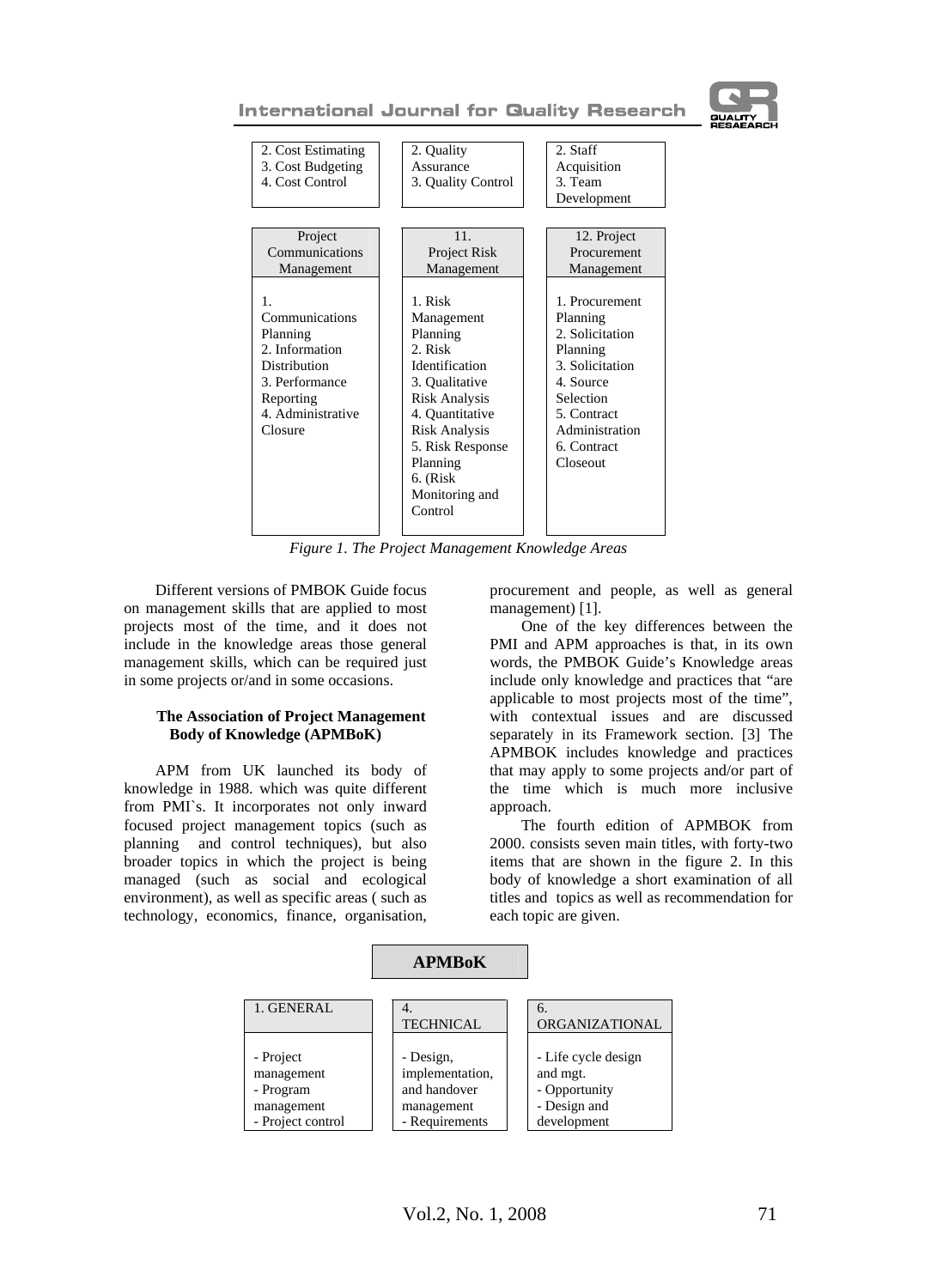



*Figure 2. The Association of Project Management Body of Knowledge [3]* 

### **The IPMA's BOK - The International Project Management Association (IPMA)**

The International Project Management Association (IPMA), a federation of national project management associations, mainly European was spawned by the APM and registered as an international organization in Switzerland in 1998.

 The IPMA developed an IPMA Competence Baseline (ICB) in 1999. which

primary purpose is to provide basic recommendations for its members of the associations for development their own National Competence Baselines. Most members have developed their own baselines, which provide a base for the certification of their project managers. The other purpose of ICB was a harmonisation of previously existed European bodies of knowledge.

ICB contains forty-two elements e.g. twenty-eight basic and fourteen additional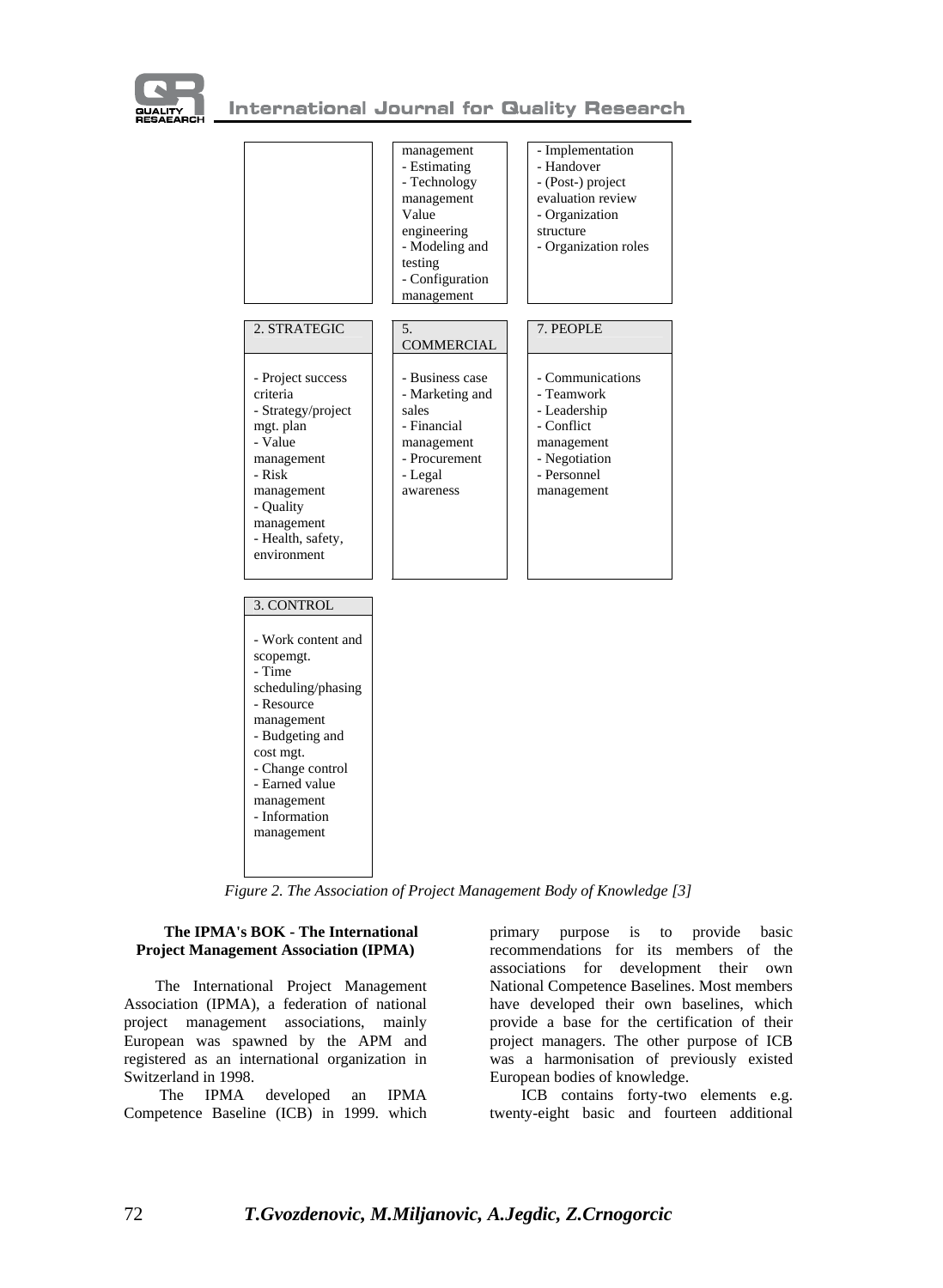

elements of knowledge and experiences of project management. Each member of National Competence Baseline-s must have twenty-eight basic elements.

#### **Japan's P2M**

Japan's Engineering Advancement Association (ENAA) founded a committee for the introduction, development and research on project management in 1999, which created A Guidebook of Project and program Management for Enterprise Innovation – officially abbreviated P2M in 2001. Development of P2M and certification system appeared as the result of Japan's enterprises needs to develop more innovative approaches for the development of their business. This is a very long and detailed document that contains 420 pages and it does not include only one project management but contains areas of program management.

P2M has the following chapters in project management:

- Project Strategy Management
- Project Finance Management
- Project Systems Management
- Project Organization Management
- Project Objectives Management
- Project Resources Management
- Risk Management
- Project Information Technology Management
- Project Relations Management
- Project Value Management
- Project Communications Management

## **3. PROJECT QUALITY MANAGEMENT**

Applying the concept of project management it is possible to provide all needed support and create conditions to achieve already planned results, as well as to organize and monitor the process project realisation. Having in mind that the project is being realised to fulfill required needs of all stakeholders, the focus is on the project quality.

Project quality management is one of the most important functions of the global concept of project management. Project quality

## **The AIPM's Australian National Competency Standards for Project Management (ANCSPM)**

The Australian Institute for Project Management (AIPM) developed and documented their standards in 1977 as the Australian National Competency Standards for Project Management (ANCSPM).

The format of ANCSPM emphasises performance-oriented recognition of competence in the workplace, and includes the following main components [3]:

- § Units of competency: the significant major functions of the profession.
- § Elements of competency: the building blocks of each unit of competency.
- § Performance criteria: the type of performance in the workplace that would constitute adequate evidence of personal competence.
- § Range indicators: describe more precisely the circumstances in which the performance criteria would be applied.

Elements of competency are shown in the following words: determine, conduct, guide, implement and others. There are three main elements of competency foe each unit.

The ANCSPM incorporated the nine knowledge areas of the PMI`s PMBOK directly into the knowledge part of their qualification program.

#### **South African unit standards**

South Africa developed its own performance-based competency standards. Standards have been completed for a National Certificate in Project Management.

management can be more precisely defined as a part of the process of project management, which provides project realisation without any deviations from already set standards.

It means that a lot of attention must be paid to project quality management in each phase of project management in order to make sure that the client will get as a final product what he has really required. Nowadays the purchaser is the one who defines his requirements about quality standards through the requirements for high performances of the products, faster development, high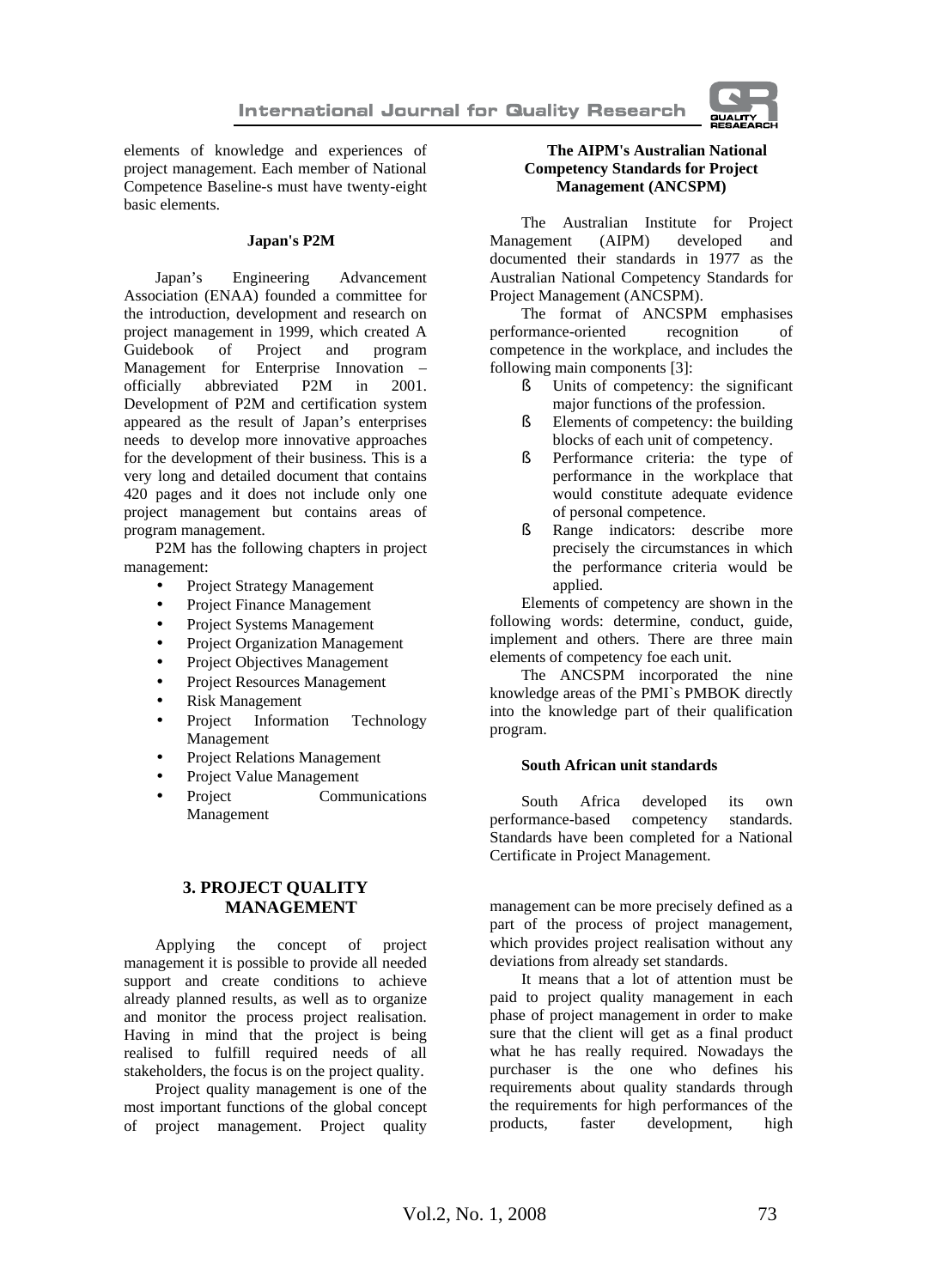

technological standards, lower prices as well as the fewer number of defective products.

Project management as one of the functional areas of project management includes the following processes:

- § Quality Planning
- § Quality Assurance
- § Quality Control

### **3.1 Quality Planning**

Quality planning includes identification which quality standards are relevant for project and how to meet them. Implementation of those standards in the project is a key part of quality planning. Figure 3 shows inputs, tools and techniques and outputs of project planning process.



*Figure 3. Quality Planning [8]* 

Techniques of quality planning from figure 3. are the ones that are most frequently used in projects.

Quality project management in the domain of project, should start from determining project requirements, regulations and standards that must be applied. A project engineer which runs the whole project or just a part of it must provide that all set project requirements and conditions must be fulfilled as well as during doing the project regulations and standards must be strictly followed in order to meet required quality of the project.

One of the input details for quality planning is quality policy. Quality policy is a document made by experts for quality and approved by top management. It defines which quality aims should be achieved, quality level that is acceptable for the organisation as well as individual responsibilities for conducting and assuring quality.

#### **3.2 Quality Assurance**

Quality assurance includes management

processes that provide performance standards.

Quality assurance is focused on reducing the possibility of appearing possible mistakes and errors and creating all necessary conditions in the organization in order to achieve planned and required products and services quality. It is the way of doing business that enables improving the production efficiency and business on the whole.

Quality assurance includes periodical examination of project performance in order to assure that the project meets suitable quality standards during its realisation. Process of quality assurance means taking responsibility for quality during and after the end of the project. Quality assurance is a managerial function, and project manager may have the strongest effect on project quality in this phase through processes and procedures that assure that activity realisation meets client's requirements.

Inputs, tools and techniques, as well as outputs that are most frequently used in quality assurance are shown in picture 4.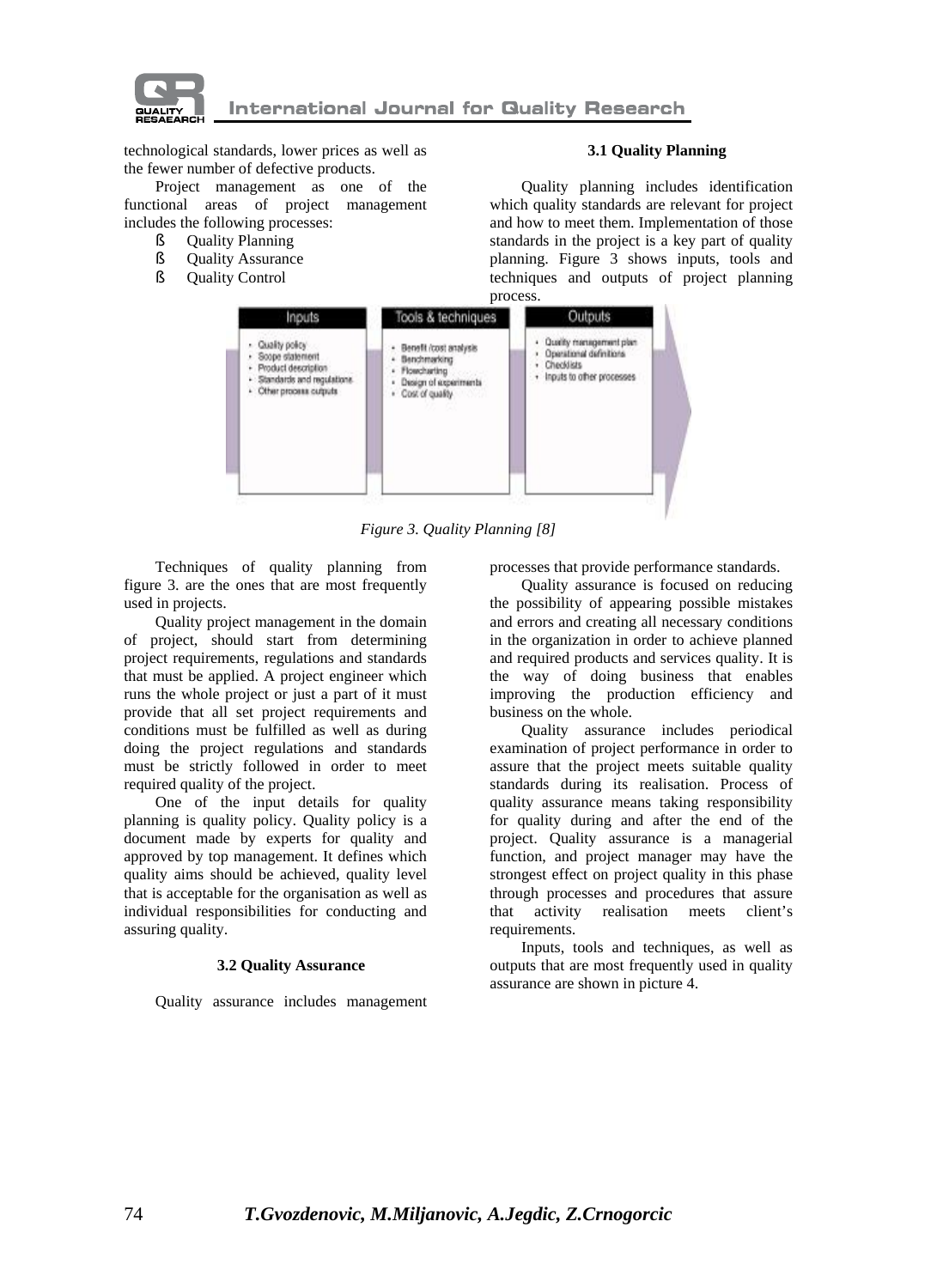

*Figure 4. Quality Assurance [8]* 

#### **3.3 Quality Control**

Quality control includes the process of determining primary project requirements and examining coordination of the project realisation with required standards and defining the way of eliminating the causes of nonfulfillment of quality standards.

Quality control activities include continually monitoring processes, identifying and eliminating problem causes, use of statistical process control to reduce the variability and increase the efficiency of processes [8].



*Figure 5. Quality control [8]* 

Project management team should have a working knowledge of statistical quality control, especially sampling and probability, to

## **4. CONCLUSION**

Adjustment to modern business conditions needs fundamentally different work organization and business operations of organizations. Projects and project management are becoming a more important component in modern business conditions. Project management is a modern multidiscipline concept that became a legal base in welldeveloped countries, standardized. Around the world numerous bodies of knowledge in project management have been developed which are standards of knowledge in accord with help quality control outputs. [9] In figure 5 inputs, tools and techniques, as well as outputs of quality control phase are shown.

geographical domains.

Concept of project management is nowadays enriched with new areas of project management knowledge. A separate area of project management is project quality management, which means a line of processes and activities to support the project to meet the requirements and needs because of which it has started.

Project quality management may be of crucial importance for organisation existence in a very competitive environment.